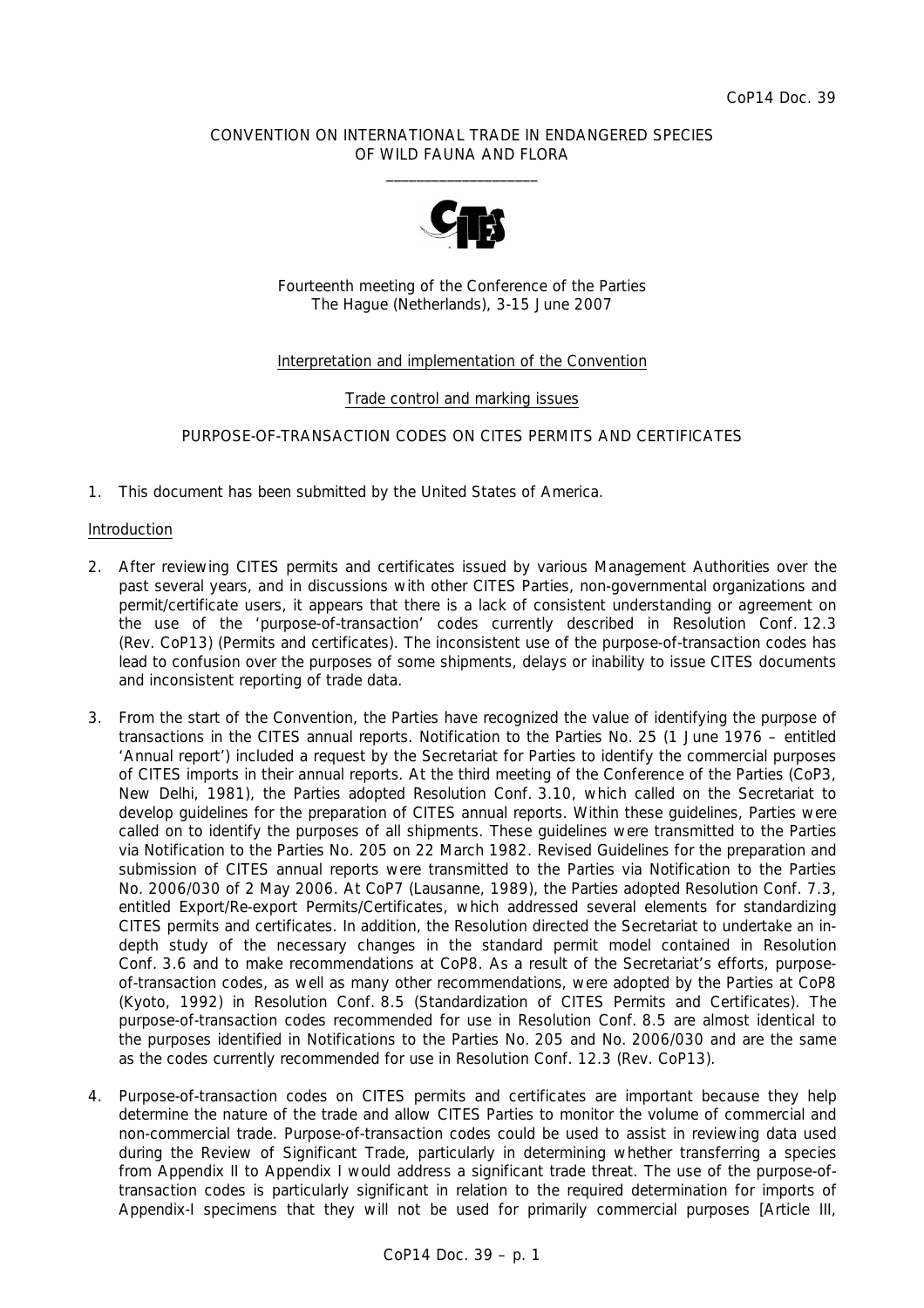paragraph 3.(c), of the Convention]. The accurate and consistent application of these codes is important to the review of trade in Appendix-I species, as directed to the Standing Committee in Decision 13.20. However, Resolution Conf. 12.3 (Rev. CoP13) does not currently provide sufficient definitions for the purpose-of-transaction codes, particularly with regard to which codes are to be used for commercial transactions and which are for non-commercial transactions. The lack of clear definitions for these codes appears to be contributing to their inconsistent use by the Parties.

- 5. Several of the current purpose-of-transaction codes described in Resolution Conf. 12.3 (Rev. CoP13) clearly identify transactions recognized as being non-commercial (i.e. **H** – Hunting trophies; **P** – Personal; **N** – Reintroduction or introduction into the wild; **L** – Law enforcement / judicial / forensic). One code, **T** – Commercial, clearly indicates a commercial transaction, but is non-specific as to the type of commercial activity. The remaining codes (i.e. **Z** – Zoos; **G** – Botanical gardens; **Q** – Circuses and travelling exhibitions; **S** – Scientific; **M** – Medical (including biomedical research); **E** – Educational; **B** – Breeding in captivity or artificial propagation) could indicate either a commercial or non-commercial transaction.
- 6. Another problem that has been identified regarding the use of purpose-of-transaction codes on CITES permits and is not addressed in Resolution Conf. 12.3 (Rev. CoP13) is whether, for trade conducted under Article III of the Convention, the purpose-of-transaction code used on the import permit must match the code used on the export permit. In most cases, the purpose of the export transaction is the same as the purpose of the import transaction, but this may not always be the case.
- 7. The United States of America believes that this issue must be addressed by the Parties to ensure the consistent and accurate use of purpose-of-transaction codes, and thus the proper issuance of CITES documents and accuracy of trade data. The United States of America is therefore proposing that Section I of Resolution Conf. 12.3 (Rev. CoP13), as well as related sections of Annexes 1 and 2 of the Resolution, be amended to provide more specific definitions for each purpose-of-transaction code and to clarify that this information is recommended on all CITES permits and certificates. Proposed amendments are contained in the Annex to this document.

# COMMENTS FROM THE SECRETARIAT

- A. The Secretariat agrees that there is some misunderstanding and incorrect use of the purpose codes listed in Resolution Conf. 12.3 (Rev. CoP13) and that it would be useful to simplify the list and to reduce the burden for Parties when issuing permits.
- B. The only provision of the Convention that requires Parties to make a determination about the purpose of a transaction is in Article III, which specifies that an import permit (or a certificate of introduction from the sea) for a specimen of an Appendix-I species may be granted only when a Management Authority of the State of import is satisfied that the specimen is not to be used for primarily commercial purposes. This means that Parties are required by the Convention to decide only whether such an import (or introduction from the sea) is for primarily commercial purposes or not. Parties are not required to make any determination about the purpose of trade for specimens of species included in Appendix II or III, and they are not required to make any determination about the purpose of export or re-export of specimens of species included in Appendix I.
- C. Consequently, the Secretariat suggests that Parties consider a further simplification of the recommendations relating to purpose codes and that this issue be considered in two parts:
	- a) under what circumstances should a purpose code be included in a permit or certificate, e.g.:
		- i) only for imports of specimens of Appendix-I species; or
		- ii) only for trade in Appendix-I species; and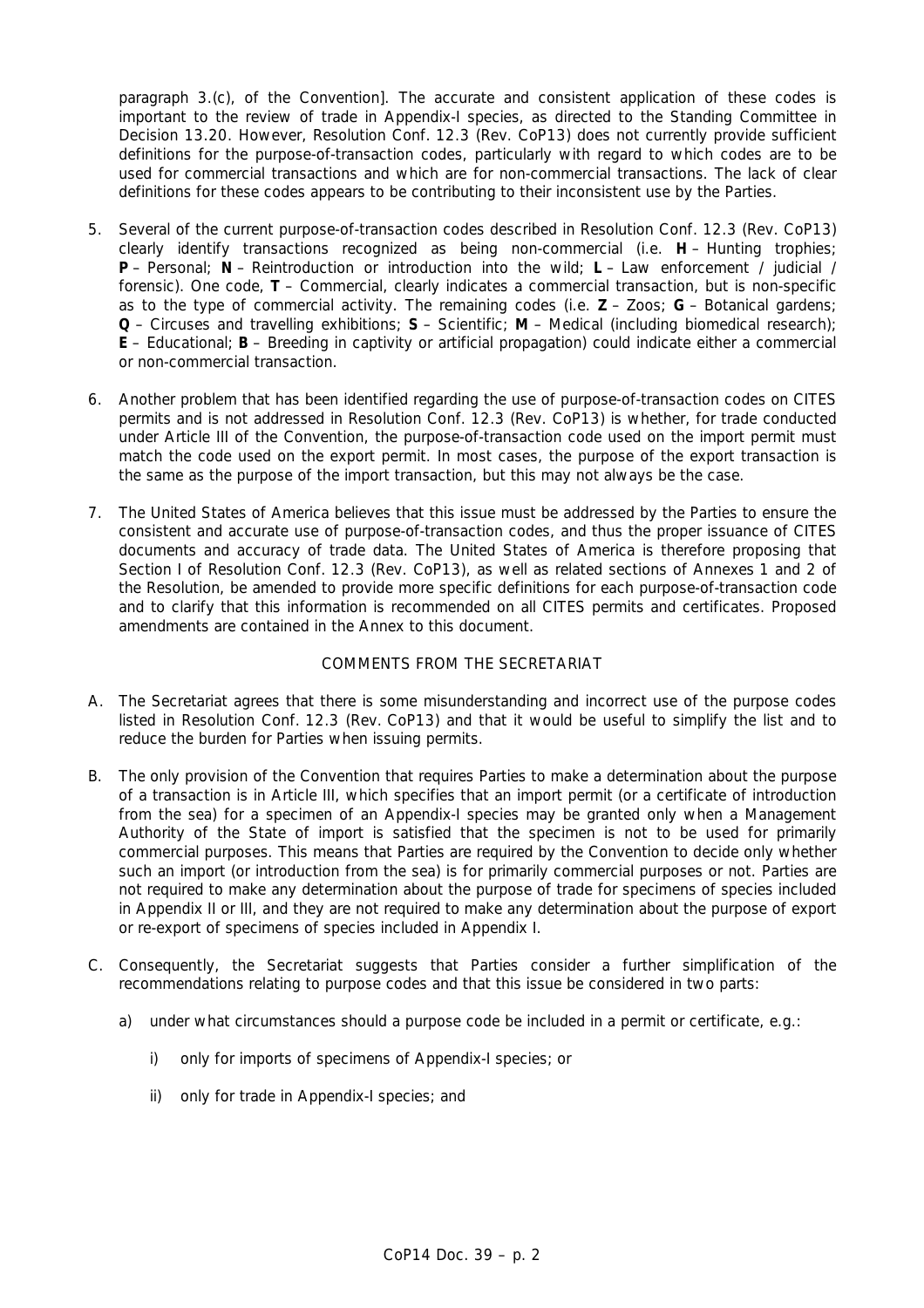- b) which codes are really necessary on a permit or certificate, e.g.:
	- i) only 'T' for commercial or 'N' for non-commercial; or
	- ii) a simplified version of the codes currently listed in the Resolution, such as the list proposed by the United States.
- D. The Secretariat concurs with the United States that, for any transaction, the purpose of export may be different from the purpose of import and that, therefore, it would be preferable to specify this if codes are to be used both on export permits and on import permits.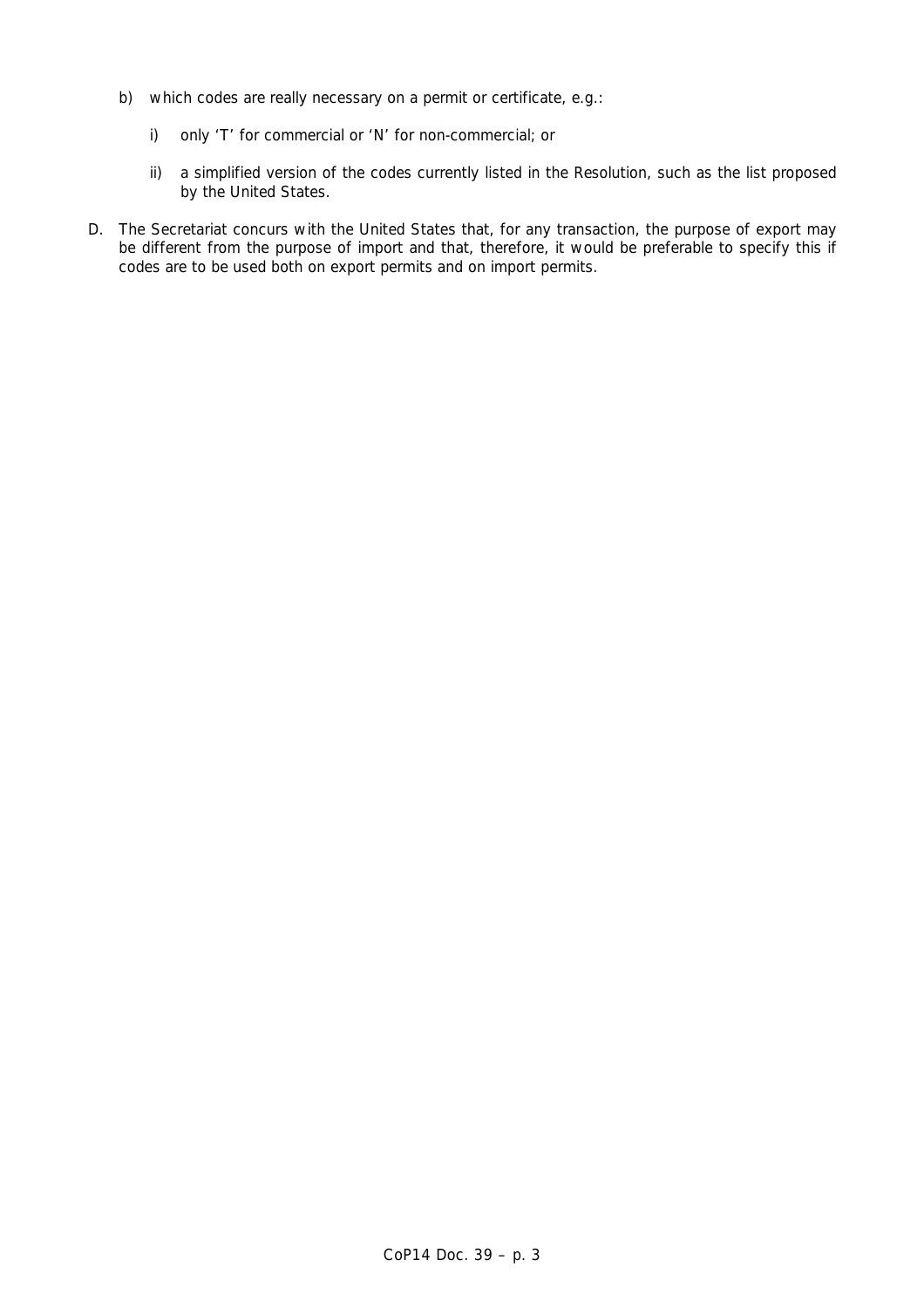# DRAFT RESOLUTION OF THE CONFERENCE OF THE PARTIES

# Revision of Resolution Conf. 12.3 (Rev. CoP13) on Permits and certificates

#### NB: Text to be deleted is crossed out. Proposed new text is underlined.

1. Proposed changes to Resolution Conf. 12.3 (Rev. CoP13), Section I, paragraph f) under RECOMMENDS:

### *I. Regarding standardization of CITES permits and certificates*

### RECOMMENDS that:

- f) Parties state, on each of their permits and certificates, the purpose of the transaction for which the shipment is being made using the following codes (Note: the purpose-oftransaction codes on import and export permits do not need to be identical):
	- **T** Commercial trade trade in live or dead specimens, parts or products for economic benefit not covered under B, M or Z
	- **B** Breeding in captivity or artificial propagation trade in live specimens for breeding in captivity or artificial propagation, including the production of progeny, for economic benefit
	- **M** Medical/scientific trade in live or dead specimens, parts or products for scientific or medical use (including biomedical research) for economic benefit.
	- **Z** Zoo/aquarium/botanical garden/museum trade in live or dead specimens, parts or products for economic benefit

#### **G** Botanical gardens

- **Q** Circuses and travelling exhibitions exhibition of live or dead specimens, parts or products with the intent of returning to the country of origin at the completion of exhibition
- **S** Scientific trade in live or dead specimens, parts or products for non-commercial scientific or medical activities
- **H** Hunting trophies personally sport-hunted trophies transported by the hunter or their legal representative
- **P** Personal personal, non-commercial activities involving live or dead specimens, parts or products (does **not** include specimens covered under **H**)
- **M** Medical (including biomedical research)
- **E** Educational exhibition non-commercial display of live or dead specimens, parts or products by a museum, zoo, aquarium or botanical garden
- **N** Reintroduction or introduction into the wild live specimens to be used in conservation efforts to reintroduce or supplement wild populations, including the movement of specimens for non-commercial breeding in captivity or artificial propagation in support of *in situ* conservation efforts

# **B** Breeding in captivity or artificial propagation

 **L** Law enforcement/judicial/forensic – live or dead specimens, parts or products transported for governmental law enforcement, judicial or forensic purposes;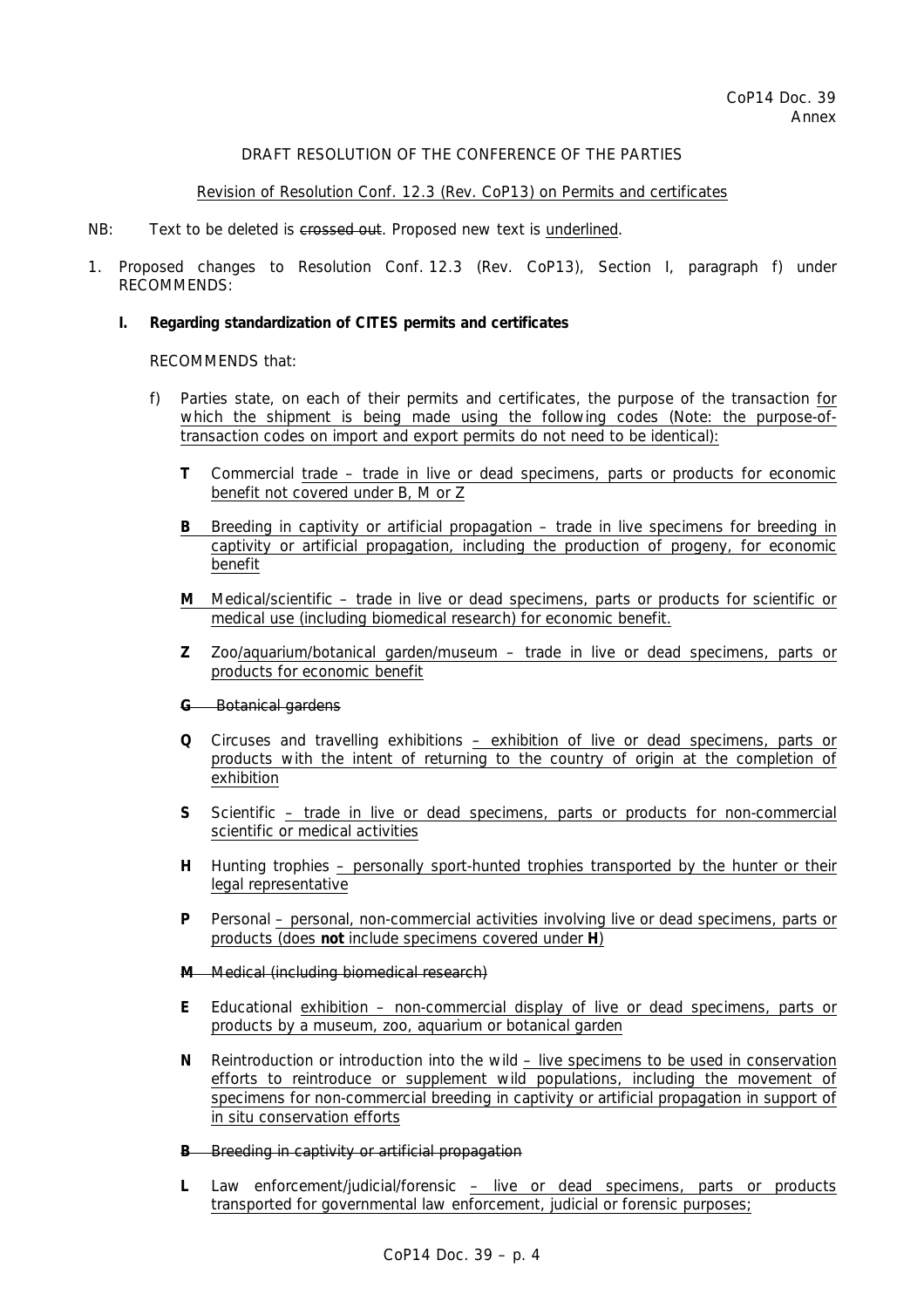2. Proposed changes to Annex 1 of Resolution Conf. 12.3 (Rev. CoP13):

# Information that should be included in CITES permits and certificates

- a) The full name and the logo of the Convention
- b) The complete name and address of the Management Authority issuing the permit
- c) A unique control number
- d) The complete names and addresses of the exporter and importer
- e) The scientific name of the species to which the specimens belong (or the subspecies when it is relevant in order to determine in which Appendix the taxon concerned is included) in accordance with the adopted standard nomenclature
- f) The description of the specimens, in one of the Convention's three working languages, using the nomenclature of specimens distributed by the Secretariat
- g) The numbers of the marks appearing on the specimens if they are marked or if a Resolution of the Conference of the Parties prescribes marking (specimens from ranches, subject to quotas approved by the Conference of the Parties, originating from operations which breed animals included in Appendix I in captivity for commercial purposes, etc.)
- h) The Appendix in which the species or subspecies or population is listed
- i) The source of the specimens
- j) The purpose of the transaction
- jk) The quantity of specimens and, if appropriate, the unit of measure used
- kl) The date of issue and the date of expiry
- lm) The name of the signatory and his/her handwritten signature
- mn) The embossed seal or ink stamp of the Management Authority
- no) A statement that the permit, if it covers live animals, is only valid if the transport conditions comply with the *CITES Guidelines for transport and preparation for shipment of live wild animals and plants (CITES Guidelines for transport)* or, in case of air transport, with the *IATA Live Animals Regulations*
- op) The registration number of the operation, attributed by the Secretariat, when the permit involves specimens of a species included in Appendix I that originate from an operation practising breeding in captivity or artificial propagation for commercial purposes (Article VII, paragraph 4), and the name of the operation when it is not the exporter
- pq) The actual quantity of specimens exported, certified by the stamp or seal and signature of the authority that carried out the inspection at the time of the exportation
- qr) When specimens are marked with microchip transponders, all microchip codes, together with the trade mark of the transponder manufacturer, and, where possible, the location of the microchip in the specimen

#### *To be included in certificates of origin only*

rs) A statement that the specimens originate in the country that issued the certificate